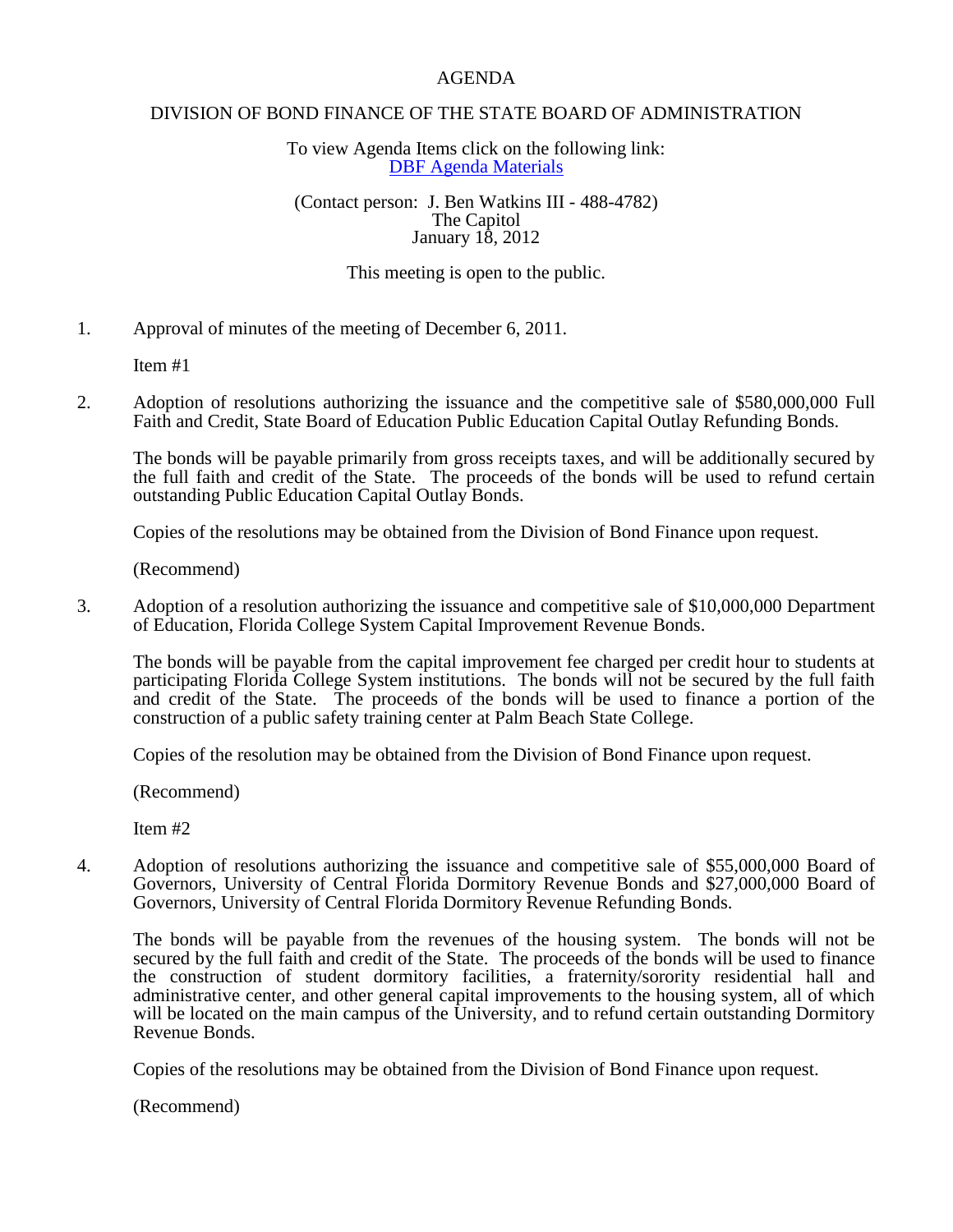Division of Bond Finance January 18, 2012 Page Two

5. Adoption of resolutions authorizing the issuance and competitive sale of not exceeding \$12,000,000 Board of Governors, University of Central Florida Parking Facility Revenue Bonds.

The bonds will be payable from the revenues of the parking system, including the mandatory transportation access fees charged to all students attending the University. The bonds will not be secured by the full faith and credit of the State. The proceeds of the bonds will be used to finance the construction of a parking garage on the main campus of the University.

Copies of the resolutions may be obtained from the Division of Bond Finance upon request.

(Recommend)

6. Report of award on the competitive sale of \$22,210,000 Board of Governors, Florida International University Dormitory Revenue Refunding Bonds, Series 2011A, to the low bidder for such bonds.

Bids were received at the office of the Division of Bond Finance on November 21, 2011. The bonds were awarded to the low bidder, RBC Capital Markets, which submitted a bid at an annual true interest cost rate of 3.0081%. The bonds were be delivered on December 21, 2011.

The bonds were issued to refund a portion of the callable Florida International University Housing Facility Revenue Bonds, Series 1998 and the callable Series 2000 bonds. The average interest rate on the bonds being refunded is 4.98% compared to the interest rate of 3.01% on the refunding bonds. The refunding will result in gross debt service savings of approximately \$3.6 million, annual debt service savings of approximately \$275,000 and present value savings of approximately \$3.0 million, or 12.8% of the principal amount being refunded.

A report on the sale and tabulation of bids is attached.

Item #3

7. Report of award on the competitive sale of \$11,005,000 Board of Governors, University of Central Florida Parking Facility Revenue Refunding Bonds, Series 2011A, to the low bidder for such bonds.

Bids were received at the office of the Division of Bond Finance on December 1, 2011. The bonds were awarded to the low bidder, J.P. Morgan Securities LLC, which submitted a bid at an annual true interest cost rate of 2.2944%. The bonds were delivered on December 29, 2011.

The bonds were issued to refund the callable State of Florida, Board of Regents, University of Central Florida Parking Facility Revenue Bonds, Series 1997, 1999, and 2001. The average interest rate on the bonds being refunded is 4.94% compared to the interest rate of 2.30% on the refunding bonds. The refunding will result in gross debt service savings of approximately \$1.6 million and present value savings of approximately \$1.5 million, or 12.1% of the principal amount being refunded.

A report on the sale and tabulation of bids is attached.

Item #4